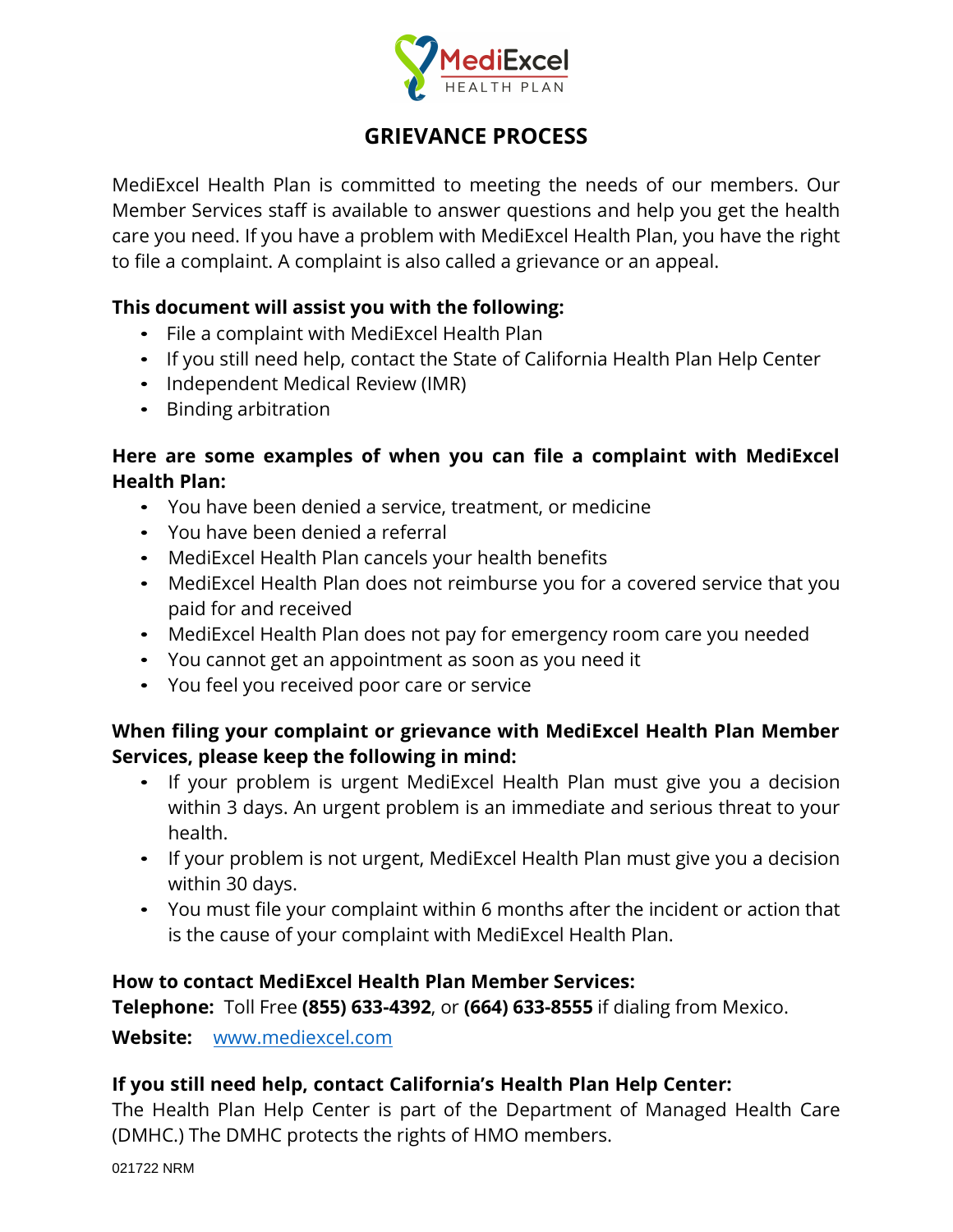

- If you do not agree with MediExcel Health Plan's decision, or you do not receive the decision within the required time, you can take your problem to the Health Plan Help Center. See the contact information below.
- The Health Plan Help Center will look at your case and decide if you qualify for an Independent Medical Review (see "Independent Medical Review (IMR)" below).
- If you do not qualify for an Independent Medical Review, the Health Plan Help Center will review your case as a complaint against your health plan.
- If your problem is urgent, you can call the Health Plan Help Center at any time.

# **How to contact the Health Plan Help Center:**

- **Call:** 1-888-466-2219 in the US
- **Website:** www.dmhc.ca.gov. The website has Independent Medical Review forms, complaint forms, and instructions.
- Staff is available 24-hours-a-day, 7 days a week, in many languages, to help you resolve problems with your health plan. There is no charge to call.

### **Independent Medical Review (IMR)**

An IMR is a review of your case by one or more doctors who are not part of your health plan. You do not pay anything for an IMR. If the IMR is decided in your favor, MediExcel Health Plan must give you the service or treatment you requested.

You may qualify for an IMR if MediExcel Health Plan does one of the following:

- Denies, changes, or delays a service or treatment because MediExcel Health Plan determines it is not medically necessary.
- Denies an experimental or investigational treatment for a serious condition.
- Will not pay for emergency or urgent care that you already received.

### **More information about an IMR:**

- If MediExcel Health Plan denies a treatment because it is experimental or investigational, you can apply for an IMR right away. You do not have to file a complaint with MediExcel Health Plan first.
- Similarly, if MediExcel Health Plan denies a treatment and you believe your case is extraordinary and compelling as it involves an imminent threat to your health, you can apply for an IMR right away and request a waiver from the Health Plan Help Center to avoid filing a complaint with MediExcel Health Plan first.
- In all other cases, you have to file a complaint with MediExcel Health Plan first and wait for MediExcel Health Plan's decision.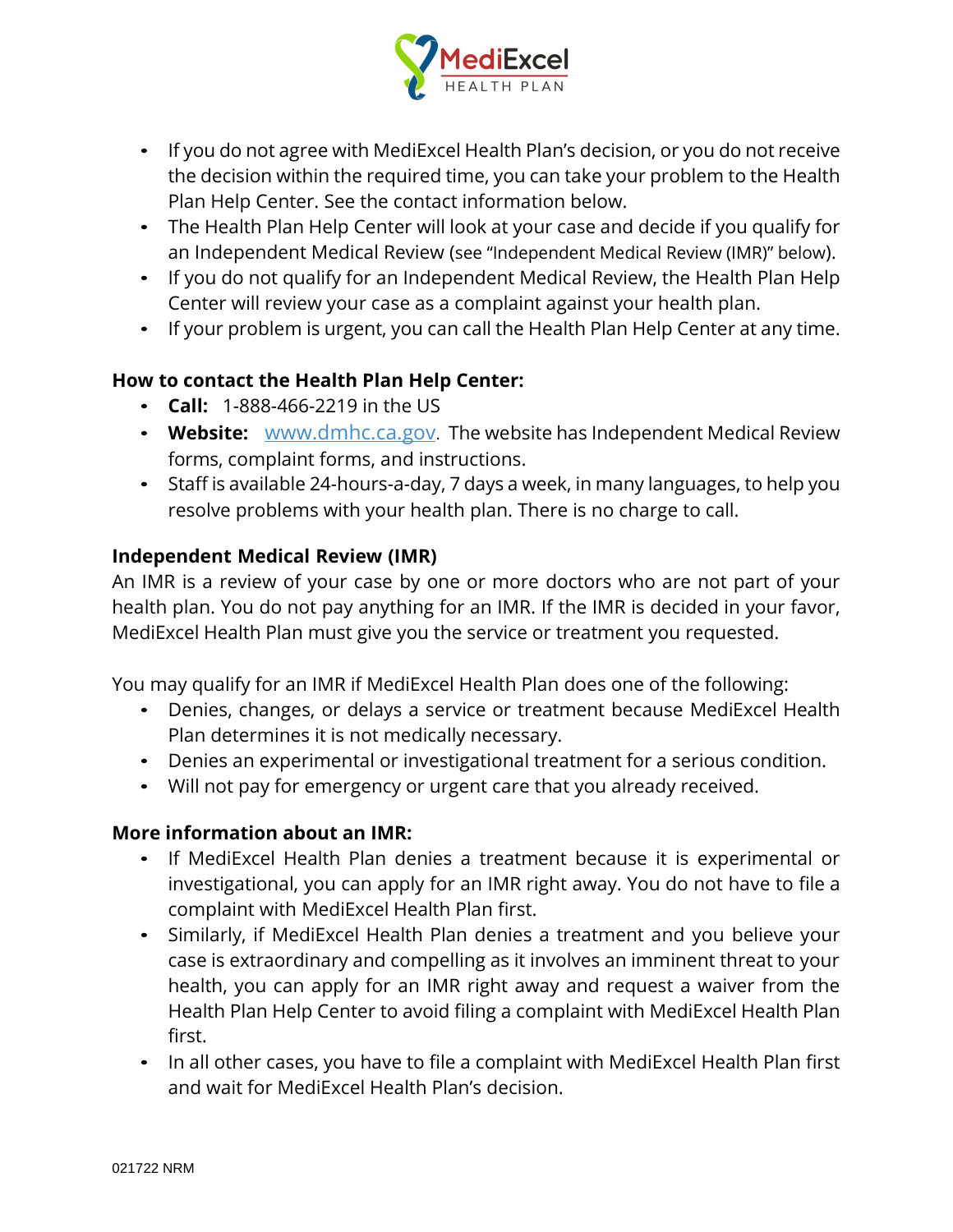

- You must apply for an IMR within 6 months after MediExcel Health Plan sends you a decision about your complaint, unless you had a good reason for the delay.
- If you decide not to participate in the IMR process, you may be giving up your right, as stated in California law, to take other legal action against MediExcel Health Plan regarding the service or treatment you are requesting. • If you decide not to participate in the IMR process, you may be giving right, as stated in California law, to take other legal action against N<br>Health Plan regarding the service or treatment you are requesting.<br>**Californ**

right, as stated in California law, to take other legal action against MediExcel<br>Health Plan regarding the service or treatment you are requesting.<br>**California law requires that we include the following statements:**<br>The Ca Health Plan regarding the service or treatment you are requesting.<br> **California law requires that we include the following statements:**<br>
The California Department of Managed Health Care is responsible for regulating<br>
healt **California law requires that we include the following statements:**<br>The California Department of Managed Health Care is responsible for regulating<br>health care service plans. If you have a grievance against your health plan **California law requires that we include the following statements:**<br>The California Department of Managed Health Care is responsible for regulating<br>health care service plans. If you have a grievance against your health plan The California Department of Managed Health Care is responsible for regulating<br>health care service plans. If you have a grievance against your health plan, you should<br>first telephone your health plan at (855) 633-4392, or health care service plans. If you have a grievance against your health plan, you should<br>first telephone your health plan at (855) 633-4392, or at (664) 633-8555 if dialing from<br>Mexico and use your health plan's grievance p first telephone your health plan at (855) 633-4392, or at (664) 633-8555 if dialing from<br>Mexico and use your health plan's grievance process before contacting the<br>department. Utilizing this grievance procedure does not pro Mexico and use your health plan's grievance process before contacting the<br>department. Utilizing this grievance procedure does not prohibit any potential legal<br>rights or remedies that may be available to you. If you need he department. Utilizing this grievance procedure does not prohibit any potential legal<br>rights or remedies that may be available to you. If you need help with a grievance<br>involving an emergency, a grievance that has not been rights or remedies that may be available to you. If you need help with a grievance<br>involving an emergency, a grievance that has not been satisfactorily resolved by your<br>health plan, or a grievance that has remained unresol involving an emergency, a grievance that has not been satisfactorily resolved by your<br>health plan, or a grievance that has remained unresolved for more than 30 days, you<br>may call the department for assistance. You may also health plan, or a grievance that has remained unresolved for more than 30 days, you<br>may call the department for assistance. You may also be eligible for an Independent<br>Medical Review (IMR.) If you are eligible for an IMR, may call the department for assistance. You may also be eligible for an Independent<br>Medical Review (IMR.) If you are eligible for an IMR, the IMR process will provide an<br>impartial review of medical decisions made by a heal Medical Review (IMR.) If you are eligible for an IMR, the IMR process will provide an<br>impartial review of medical decisions made by a health plan related to the medical<br>necessity of a proposed service or treatment, coverag impartial review of medical decisions made by a health plan related to the medical<br>necessity of a proposed service or treatment, coverage decisions for treatments that<br>are experimental or investigational in nature and paym necessity of a proposed service or treatment, coverage decisions for treatments that<br>are experimental or investigational in nature and payment disputes for emergency<br>or urgent medical services. The department also has a to are experimental or investigational in nature and payment disp<br>or urgent medical services. The department also has a toll-free<br>(**1-888-466-2219**) and a TDD line (**1-877-688-9891**) for the h<br>impaired. The department's inter

Please note that grievances involving rescissions, cancellations and nonrenewal grievances are treated as expedited grievances and the enrollee does not need to submit a grievance first to the health plan. **If you believe your health coverage has been, or will be improperly cancelled, rescinded, or not renewed, you may also call the Department of Managed Healthcare for assistance.** submit a grievance first to the h<br>**been, or will be improperly catell the Department of Manag<br><b>Binding Arbitration**<br>If you cannot solve your proble **been, or will be improperly cancelled, rescinded, or not renewed, you may also<br>call the Department of Managed Healthcare for assistance.<br>Binding Arbitration<br>If you cannot solve your problem through the complaint processes** 

call the Department of Managed Healthcare for assistance.<br>
Binding Arbitration<br>
If you cannot solve your problem through the complaint processes listed above, you<br>
can ask for binding arbitration (see below.) Binding arbit **Binding Arbitration**<br>If you cannot solve your problem through the complaint processes listed above,<br>can ask for binding arbitration (see below.) Binding arbitration is the final step<br>youcan take to resolve your complaint

When you became a member of MediExcel Health Plan, you agreed to submit all unresolved complaints to binding arbitration, including complaints about medical